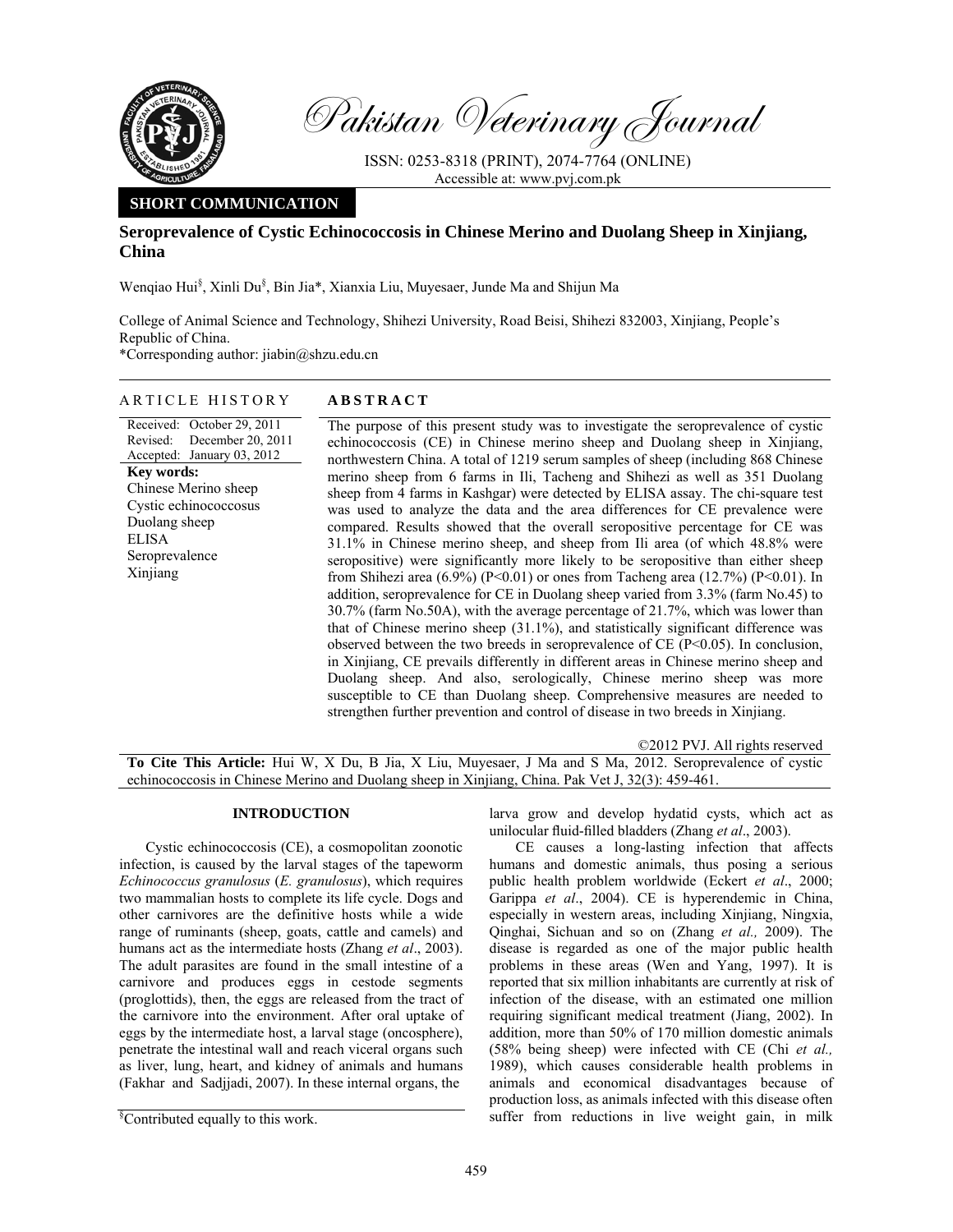yielding, in the fertility rates, in the value of wool or other products (Torgerson, 2003).

Xinjiang is one of the main sheep-raising areas in China, but unfortunately, CE is hyperendemic in this region. A variety of investigations performed at an abattoir were focused on CE prevalence in Xinjiang (Tasitan, 2010), to provide baseline data for CE control programs. Although it is generally accepted that abattoir surveys, based on postmortem examination, are reliable diagnosis methods which could reflect the actual status of hydatid cysts, abattoir surveys may not yield an accurate assessment of CE prevalence for the region, since a biased population of sick and debilitated animals may be over represented to the slaughtering house (Sage *et al*., 1998). On the other hand, using postmortem examination as a regular and mass screening method for CE prevalence in terms of some special sheep breed would hardly be accepted by sheep owners because of economic, cultural and zootechnic reasons (Lahmar *et al*., 2007). Alternatively, serologic tests based on Echinococcus antibody detection have been historically effective used in large scale screening for CE in a population basis (Tabar *et al*., 2011).

Chinese merino sheep is famous for both well wool and meat production, which is beneficial for local sheep husbandary. Duolang sheep is a native sheep breed of Xinjiang. To our knowledge, no reports have shown infection rates of CE for these two sheep breeds in Xinjiang. It is essential to understand the current prevalence of the disease in every sheep breed so as to provide baseline data for contemplating to breed CE resistance sheep. The present study, therefore, was designed to investigate and compare the seroprevalence of CE in Chinese merino sheep and Duolang sheep in different farms from different areas of Xinjiang, north- western China.

### **MATERIALS AND METHODS**

**Study area and animals:** The study was focused on 10 farms located in 4 prefectures including Ili, Tacheng, Shihezi and Kashgar. Except for Kashgar area located in the south of Xinjiang, others are all posited in the north. A total of 1219 animals were investigated and summarized in Table 1.

**Sera collection:** From June to August in 2006, a total of 1219 blood samples were collected from Chinese merino sheep and Duolang sheep, with the animal numbers of 868 and 351, respectively. The samples were centrifuged at  $2000 \times g$  at room temperature for five min to separate sera in Parasitology laboratory, college of animal science and medicine technology, Shihezi University. Sera were stored at -20ºC until used.

**ELISA assay:** ELISA assay was performed to detect the presence of antibody against *E. granulosus* in sera, using a commercial ovine CE ELISA kit (Hyd 040227) according to the manufacture's instruction (Shenzhen Combined Biotech Co.,China), the usefulness of which including sensitivity and specificity have been reported by Yu *et al*. (2006).

**Data analysis:** Data were analyzed with the Statistical Package for Social Science version 13.0 for Windows. The  $\gamma$ 2 test was used to explore the statistical significances. Pvalue<0.05 indicated significant difference.

#### **RESULTS**

The seroprevalence of CE in Chinese merino sheep from different areas is summarized in Table 2. The overall seropositive percentage for CE was 31.1% in Chinese merino sheep. The sheep from farm No.167 showed the highest seropositive percentage, peaking at 58.1%, followed by sheep from farm No.74, with the seropositive percentage of 48.8%. The lowest seropositive percentage occurred in farm No.168, which was 2.4%. The results of the ELISA indicated that sheep from Ili (of which 48.8% were seropositive) were significantly more likely to be seropositive than either sheep from the Shihezi area  $(6.9\%)$  or ones from Tacheng area  $(12.7\%)$  (P<0.01). However, no significant difference was observed, in terms of CE seroprevalece, between sheep from Shihezi area and individuals from Tacheng area (P<0.05).

Seropositive percentage of Duolang sheep in different farms, belonging to Kashgar area was assessed and described (Table 2). We found that seropositive percentage ranged from 3.3% (farm No.45) to 30.7% (farm No.50A), with the average of 21.7%. Comparatively, statistically significant difference was found between the two breeds in seroprevalence of CE (P<0.05) (Table 3).

#### **DISCUSSION**

As expected, the findings of this study showed the existence of relative lower seroprevalence in Chinese merino sheep, with the overall seropositive percentage of 31.1%, compared with the data reported by Li *et al.*  (2005). However, we found that the prevalence of CE in different areas tended to show variable scales, ranging from 6.9% (Shihezi area) to 48.8% (Ili area). This variation could be due to the differences in management of sheep, occupation and climate. In this study, sheep investigated from Ili area showed high seropositive percentage (48.8%), which is in part due to the pastoral system in Ili, compared with the sheep management of semi-pastoral type in

**Table 1:** Introduction of the basic information of the study area/ farm and sheep numbers

| Geography area | Study area           | Farm $#$ | The number of animals | Farming type         | Sheep breed          |
|----------------|----------------------|----------|-----------------------|----------------------|----------------------|
| The north      | Tacheng              | 165      | 182                   | Semi-pastoral system | Chinese Merino (868) |
|                | (agriculture and     | 167      | 43                    | Semi-pastoral system |                      |
|                | pastoral mixed area) | 168      | 83                    | Semi-pastoral system |                      |
|                | Shihezi              | 142      | 51                    | Housing system       |                      |
|                | (agriculture area)   | 151      | 50                    | Housing system       |                      |
|                | lli (pastoral area)  | 74       | 459                   | Pastoral system      |                      |
| The south      | Kashgar              | 44       | 30                    | Housing system       | Duolang (351)        |
|                | (agriculture area)   | 45       | 60                    | Housing system       |                      |
|                |                      | 50A      | 130                   | Housing system       |                      |
|                |                      | 50B      | 131                   | Housing system       |                      |
| Total          |                      |          | 1219                  |                      |                      |